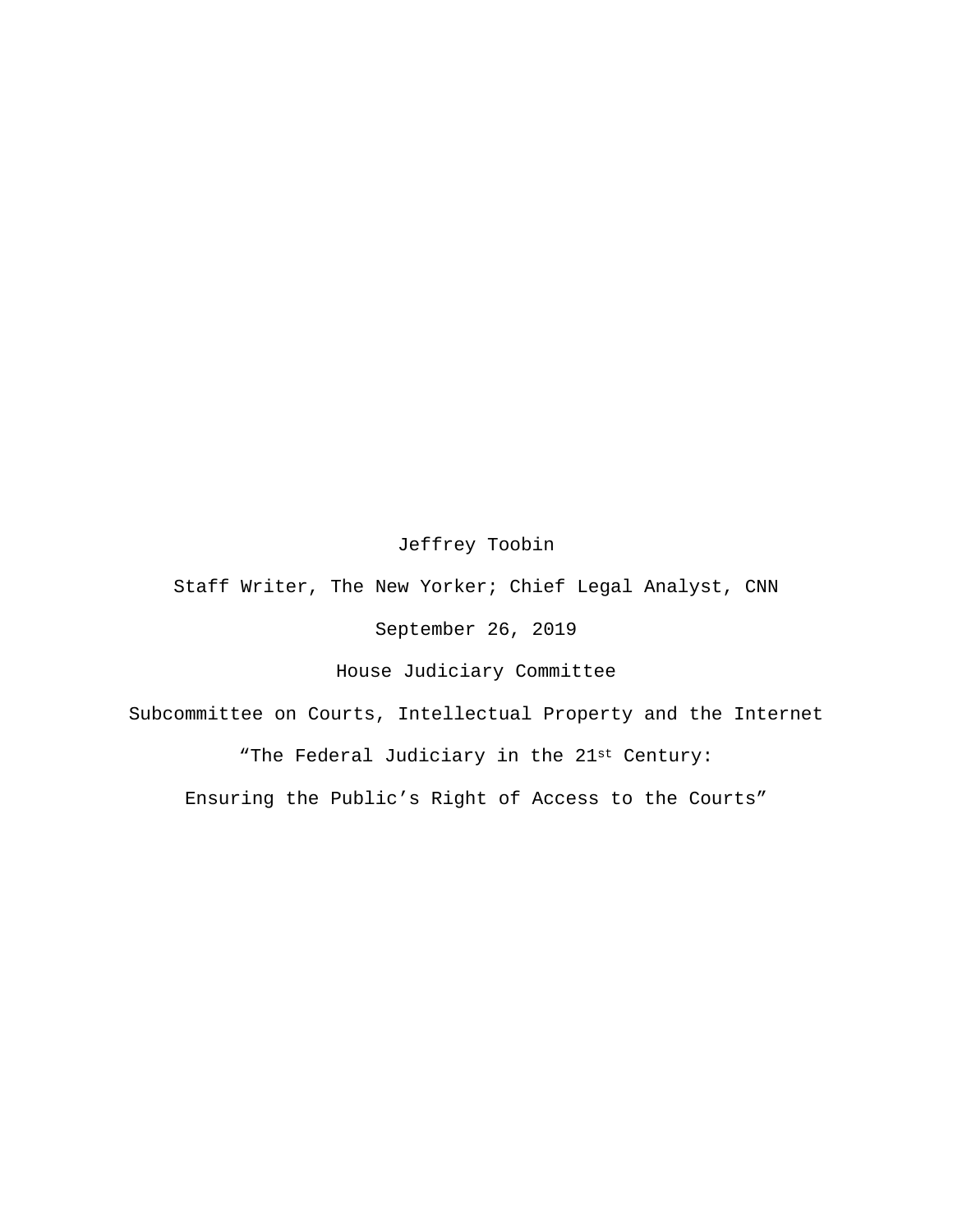Thank you for the opportunity to testify, Mr. Chairman. My name is Jeffrey Toobin. I am a staff writer at the New Yorker magazine and the chief legal analyst at CNN. My views today are my own. I graduated from law school in 1986. After a judicial clerkship, I had the honor of being a federal prosecutor for six years – first with the Office of Independent Counsel and then as an Assistant United States Attorney in the Eastern District of New York. There is no greater privilege for a lawyer than to appear in a courtroom representing the United States.

I joined the New Yorker in 1993 and CNN in 2002. I am working on my eighth book, about the Mueller investigation. Two of my books – The Nine and The Oath – have been about the United States Supreme Court, which I have covered as a journalist for more than twenty years. I've also had the opportunity to cover many high-profile trials – including those of O.J. Simpson, Timothy McVeigh, Martha Stewart, and Michael Skakel. Some were televised. Some were not. I should note that in the course of my work in the federal courts, I have had occasion to try to rely on the PACER system many times. Frankly, PACER is a disaster, and I'd like to express my appreciation in particular to Congressman Collins, who has been such a leader in the effort to improve PACER.

My point here today is simple. The Sixth Amendment mandates "public" trials. In the twenty first century, the only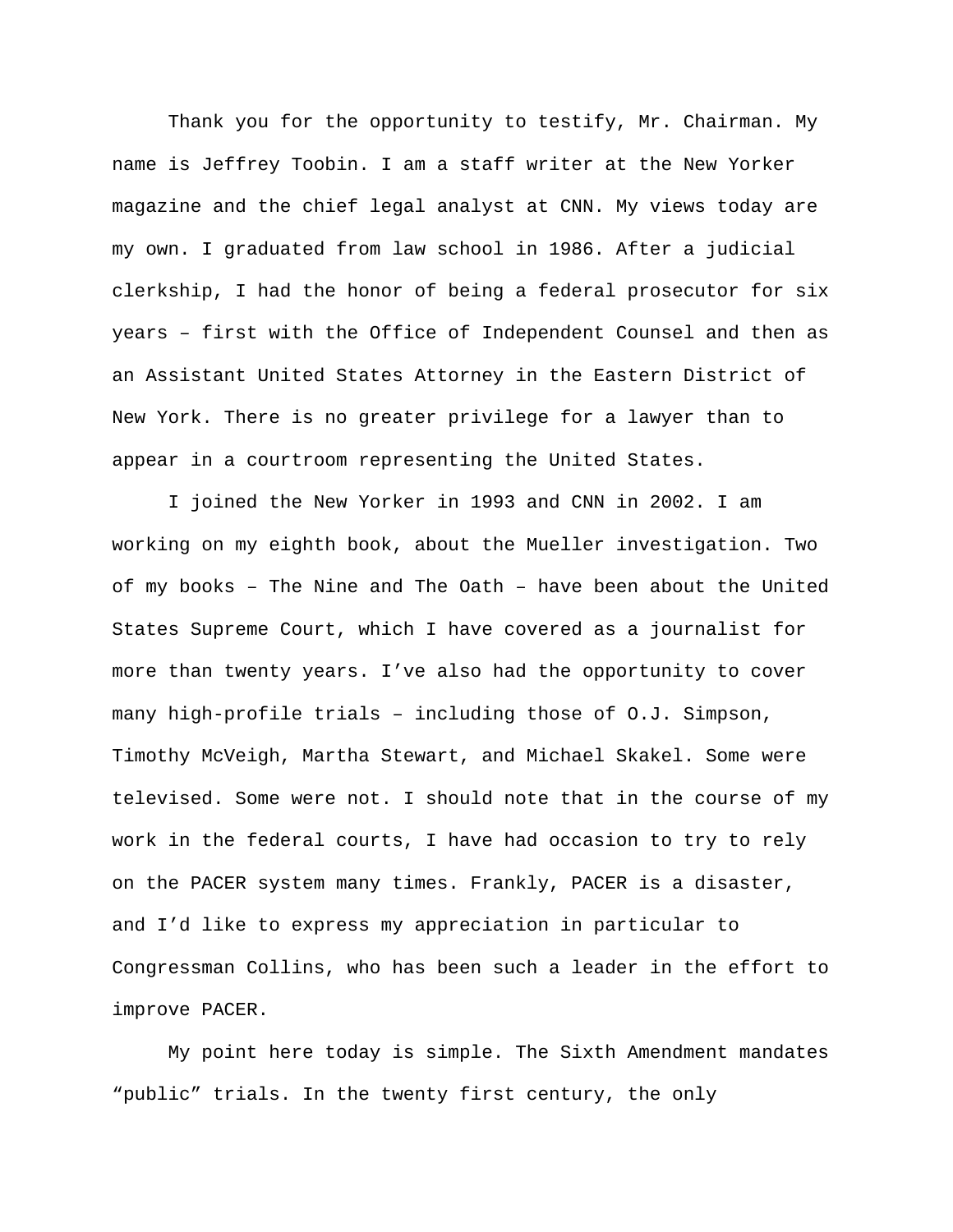meaningful definition of 'public' is one with audio and video access. By now, we as a nation have a lot of experience with cameras in the courtroom. In the states where it's legal, and in the federal experiments, we have seen the public educated and the cause of justice advanced. Here is an example. I suspect many of you remember the case of Amadou Diallo, the unarmed immigrant from Africa who was mistaken shot and killed by four white New York City police officers in the Bronx in 1999. The judge in the case granted a change of venue to Albany, but he allowed cameras. The public saw the trial, which ended in acquittals. Before the trial, there were worries that acquittals would lead to a violent reaction in New York, as in the Rodney King case. But I think the fact that the public got to see the trial – and hear the officers' testimony for themselves – contributed to the peaceful reaction in New York, even among people who disagreed with the verdict. Cameras helped keep the peace.

At the Supreme Court, all the Justices, without regard to their ideological inclinations, are protective of the institution. They don't want to jeopardize the respect the nation has for their judgements. They are understandably cautious about making changes. But the Court has already made changes. It installed a sound system in the courtroom, it changed the arrangement of the bench, it streamed audio of its